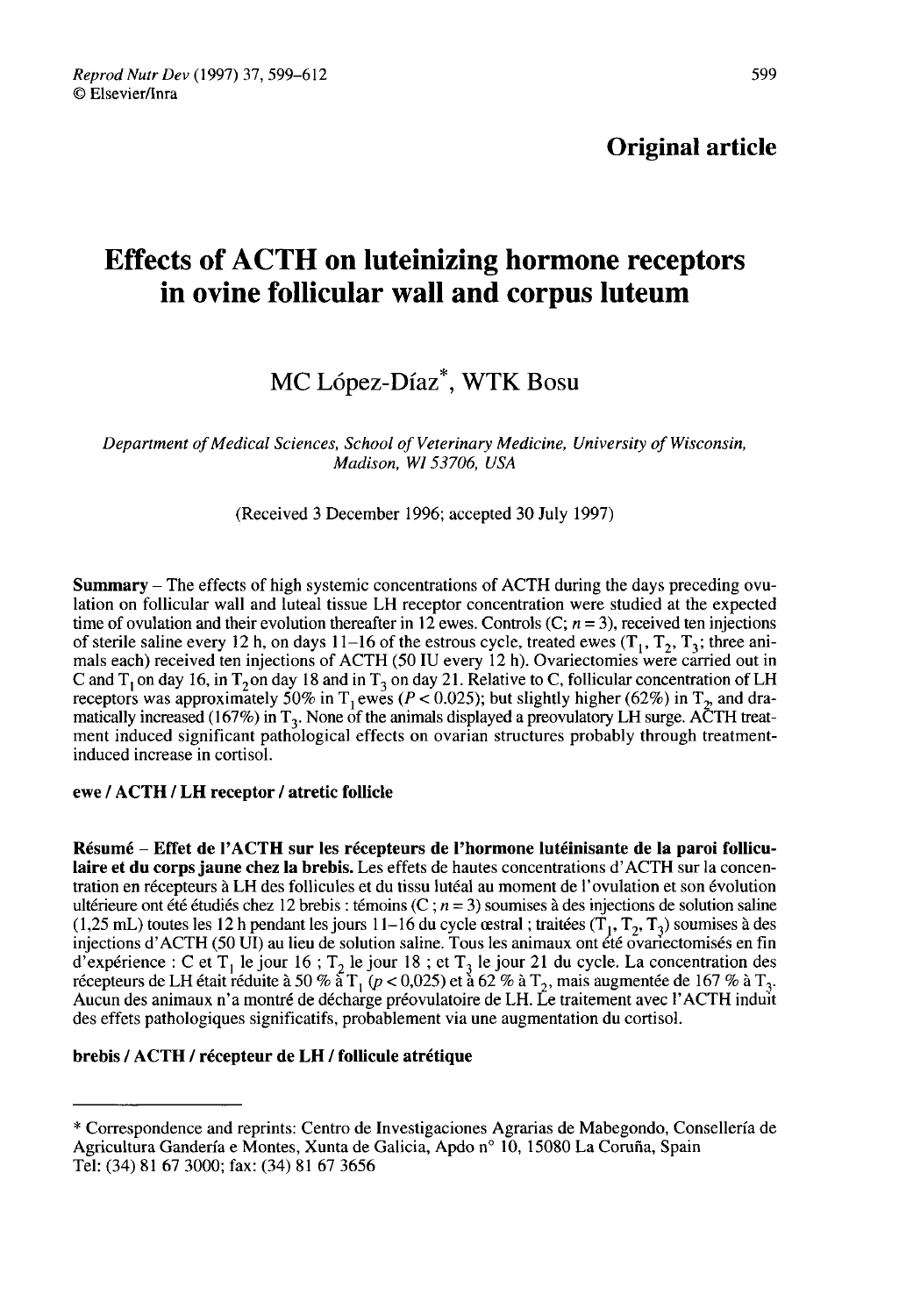## INTRODUCTION

The hypothalamus-pituitary-adrenocortical (HPA) axis plays an important role in modulating the regulation of the gonadal axis, and in turn, reproduction. Stress stimulates neurosecretory neurons in the hypothalamus to secrete corticotropin-releasing hormone (CRH), which triggers pituitary release of adrenocorticotrophic hormone (ACTH) (Moberg, 1987, 1991). ACTH is released from pituitary gland under environmental and psychological stresses (Stoebel and Moberg, 1982a; Moberg, 1987, 1991).

Released ACTH acts on adrenal gland inducing the release of cortisol, which is considered to be the key adrenal factor affecting the hypothalamus-pituitarygonadal axis (Moberg, 1991). ACTH-mediated release of cortisol has been shown to suppress preovulatory surges of LH in cows (Matteri and Moberg, 1982; Stoebel and Moberg, 1982b) and ewes (Thompson and Wise, 1978), to alter progesterone to estrogen (P/E) plasma ratio due to increased progesterone concentration (Stoebel and Moberg, 1982b) and to induce the formation of cystic follicles in cows (Liptrap and McNally, 1976) and ewes (Prezkop et al, 1984; Cooke and Benhaj, 1989). The mechanism of this effect has not been fully elucidated. A reduced number of LH receptors could lead to suppression of ovulation and in certain circumstances be responsible for cystic follicles as has been shown in chronic cystic cows (Brown et al, 1986). On the other hand, it has been suggested (Kesler et al, 1981; Inskeep et al, 1988) that a reduction in both the number of LH receptors and progesterone production could lead to a shorter luteal life span in the cow. Alternatively, glucocorticoids have been shown to have an inhibitory effect upon the concentration of LH receptors and steroidogenesis in rats (Bambino and Hsueh, 1981).

The main objective of this study was to examine the effects of high plasma concentrations of ACTH on follicular development during the days preceding ovulation. Primarily we wished to assess follicular LH binding capacity at the expected time of ovulation and observe its evolution thereafter. A secondary objective was to study associated changes in luteal LH binding capacity.

#### MATERIALS AND METHODS

#### Animals

Twelve adult Dorset Horn ewes weighing 60-71 kg were used. Each ewe had shown regular estrous cyclicity for a year. The animals were housed indoors in three separate pens, with four animals each, at Charmany Instructional Facility of the School of Veterinary Medicine, from May to September 1990. They were kept under controlled conditions of day-light (8 h light/16 h darkness) (Hafez, 1952; Ducker et al, 1970; Legan, 1979) and temperature (14°C). The ewes were fed alfalfa hay twice daily and provided with water ad libitum. During a 74-day adaptation period, they were sheared and acclimatized to frequent handling. All ewes were clinically normal at the start of the experiment.

#### Synchronization of estrous cycle

This was performed using progestogen implants (3 mg; Synchromate CEVA laboratories Inc, KS, USA) for 12 days followed by PMSG (500 IU; Calbiochem Co, CA, USA) im injected at implant withdrawal (Colas, 1975). The ewes were examined for estrus (estrus  $= 0$  day) using a vasectomized ram three times daily. A ewe was considered to be in estrus when she stood for service.

# Treatments, ovariectomies and blood sampling

Sheep were blocked by pen and randomly assigned to one of four groups for drug treatment and ovariectomy:  $\check{C}$ ,  $\check{T_1}$ ,  $\check{T_2}$ ,  $\check{T_3}$ . On the assumption of a mean cycle length of 16.5 days,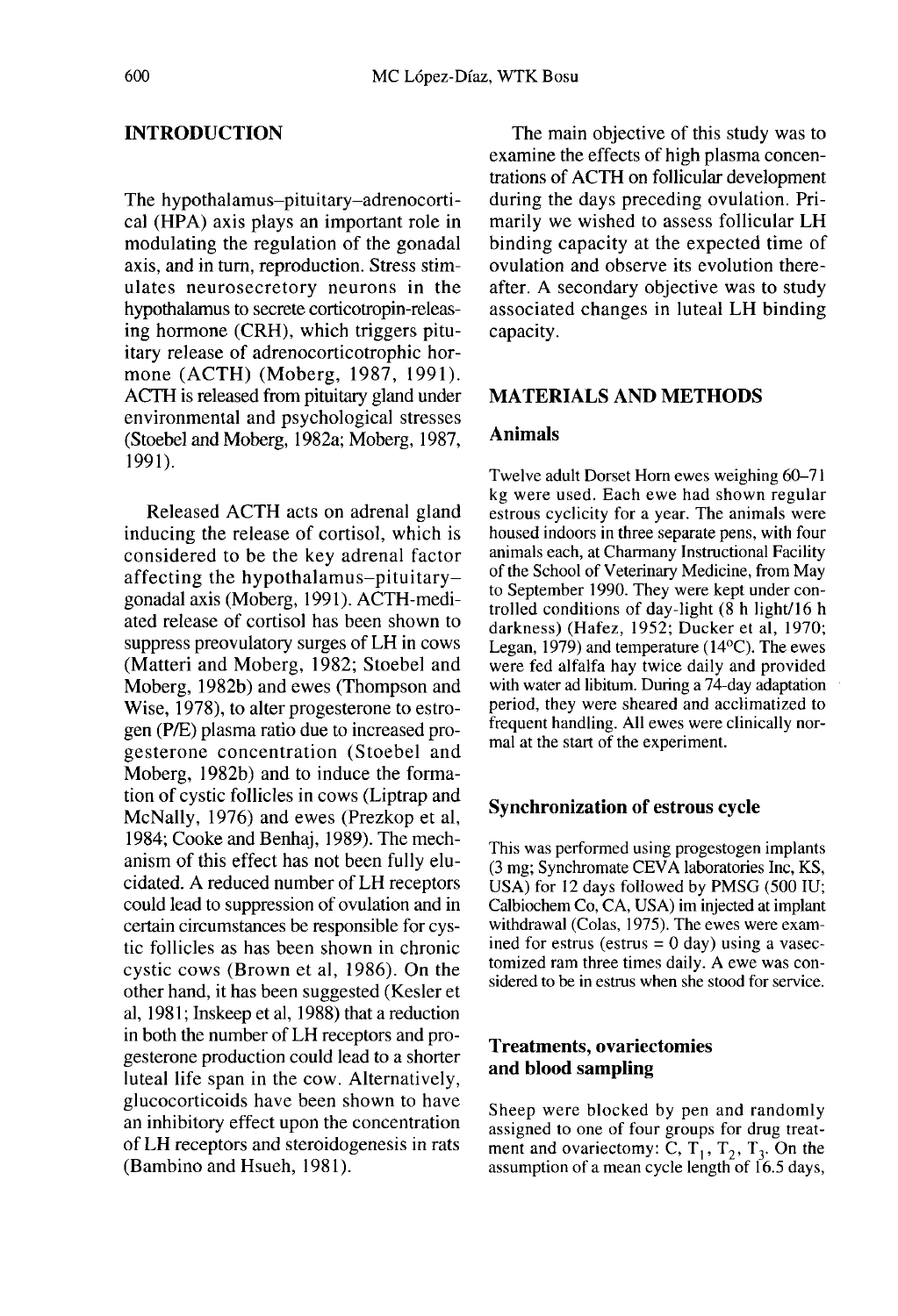control group  $(C, n = 3)$  received ten im injections of 1.25 mL sterile saline (0.9% NaCI) every 12 h, starting on day 11 of the estrous cycle at 2000 hours and ending at 0800 hours on day 16 of the estrous cycle. All animals in group C were ovariectomized on day 16 of the cycle immediately after the last injection; that is, immediately before the expected estrus LH surge to prevent the down regulation of LH receptors in ovulatory follicles. Animals in groups  $T_p$ ,  $T_2$  and  $T_3$ (three animals each) were treated like the control group except that 50 IU (1.25 mL) of ACTH (Acthar gel, Rorer pharmaceuticals Co, PA, USA) were injected instead of saline. Ewes in group T<sub>1</sub> were ovariectomized at the same time as controls, on day 16. Ewes on T<sub>2</sub> and T<sub>3</sub> were (Acthar gel, Rorer pharmaceuticals Co, PA,<br>USA) were injected instead of saline. Ewes in<br>group  $T_1$  were ovariectomized at the same time as<br>controls, on day 16. Ewes on  $T_2$  and  $T_3$  were<br>ovariectomized on days 18  $(T_2$ that is, 2 and 5 days after cessation of the ACTH treatment and beyond the normal duration of the estrous cycle, which we anticipated would be extended by the ACTH treatment.

All ewes were fitted with jugular catheters 1 day before the beginning of the treatment. Bilateral ovariectomies were performed through left flank incisions (Oehme, 1988) following sedation with Xylazine (0.01 mg/lb im) and paravertebral anesthesia ( $T_{13}$ ,  $L_1$  and  $L_2$  nerves were blocked with 2 cc of  $1\%$  lidocaine; Lumb, 1984).

Ten milliliters of jugular vein blood were collected into heparinized tubes every 6 h during days 11-14 and every 4 h during days 15 and 16. Additional blood samples were taken 1 h after each intramuscular injection. Estrus detection was carried out every 4 h between days 15 and 21. The preovulatory plasma LH surge in the ovine is sharp (duration 8-10 h; amplitude 80-200 ng/mL) and occurs 1-12 h after the onset of estrus (Godin et al, 1969). Blood samples were to be collected hourly after detection of behavioral estrus. Blood samples were centrifuged and plasma collected and stored at  $-20$  °C until assayed. In order not to disturb the ewes during dark hours, the management and handling of the animals were carried out using a flashlight.

#### Hormone assays

Plasma samples were analyzed for LH concentrations using a double-antibody radioimmunoassay (RIA). Purified ovine LH (NIADDKoLH-1-3) iodinated using the chloramine T method, and antiserum against ovine LH (NIADDK-anti-oLH-1; 1:100) were obtained from the National Hormone and Pituitary Program at the University of Maryland, USA. The second anti-rabbit antibody was generously provided by Dr M Brownfield (School of Veterinary Medicine, U-W Madison). Two hundred microliters of standard LH prepared with stripped serum at concentrations of 0.1, 0.25, 0.5 and 1 ng/mL or plasma sample were incubated at 4 °C for 18 h, with the LH antibody ( 1:300 000). After a second incubation (24 h at room temperature) with labeled ovine LH, the precipitation step was carried out with anti-rabbit gamma globulin. The tubes were centrifuged at 2 800 g for 30 min, decanted, and counted for 1 min each in a gamma counter. Assay was validated for ovine serum by demonstrating recovery of mass and parallelism between serum pool dilutions and hormone standards. Concentrations of 0.14, 0.21, 0.57 and 1.09 ng were recovered after addition of 0.1, 0.25, 0.5 and 1 ng ovine LH and subtraction of endogenously measured hormone  $(y =$ 2.468-0.0679x;  $r = 0.997$ ). Assay sensitivity (defined as 90% of maximum binding) was 0.25 ng/mL for  $200 \mu L$  serum. All samples from one animal were analyzed in duplicate in one assay. The intraassay coefficient of variation of dupli cate samples was less than 9.5% and the interassay coefficient of variation was 6.2%.

Cortisol concentrations in plasma were determined in unextracted serum using a  $125$ I radioimmunoassay previously validated by Peter and Bosu (1987) for bovine but not ovine serum (Diagnostic Products Corporation, Los Angeles, CA, USA). However, standard curves obtained with ovine serum were parallel to curves obtained with bovine serum. All samples from one ewe were analyzed in one assay. The intraassay coefficient of variation of duplicate samples was less than 9.1 % and the interassay coefficient of variation 5.4%.

#### Processing of the ovaries

Following ovariectomies, the ovaries were placed in ice-cold assay buffer (0.01 M TRIS-HCl, 0.1% BSA,  $0.1\%$  NaN<sub>3</sub>, 5 mM MgCl<sub>2</sub>, 20% glycerol pH 7.4, 20 °C) and grossly examined for follicular and luteal development. All follicles > 6 mm in diameter were dissected free of the stroma and their weight and diameter recorded. Follicular fluid (FF) from each follicle was collected through a scalpel incision in the follicular wall, rather that aspiration, to prevent the gran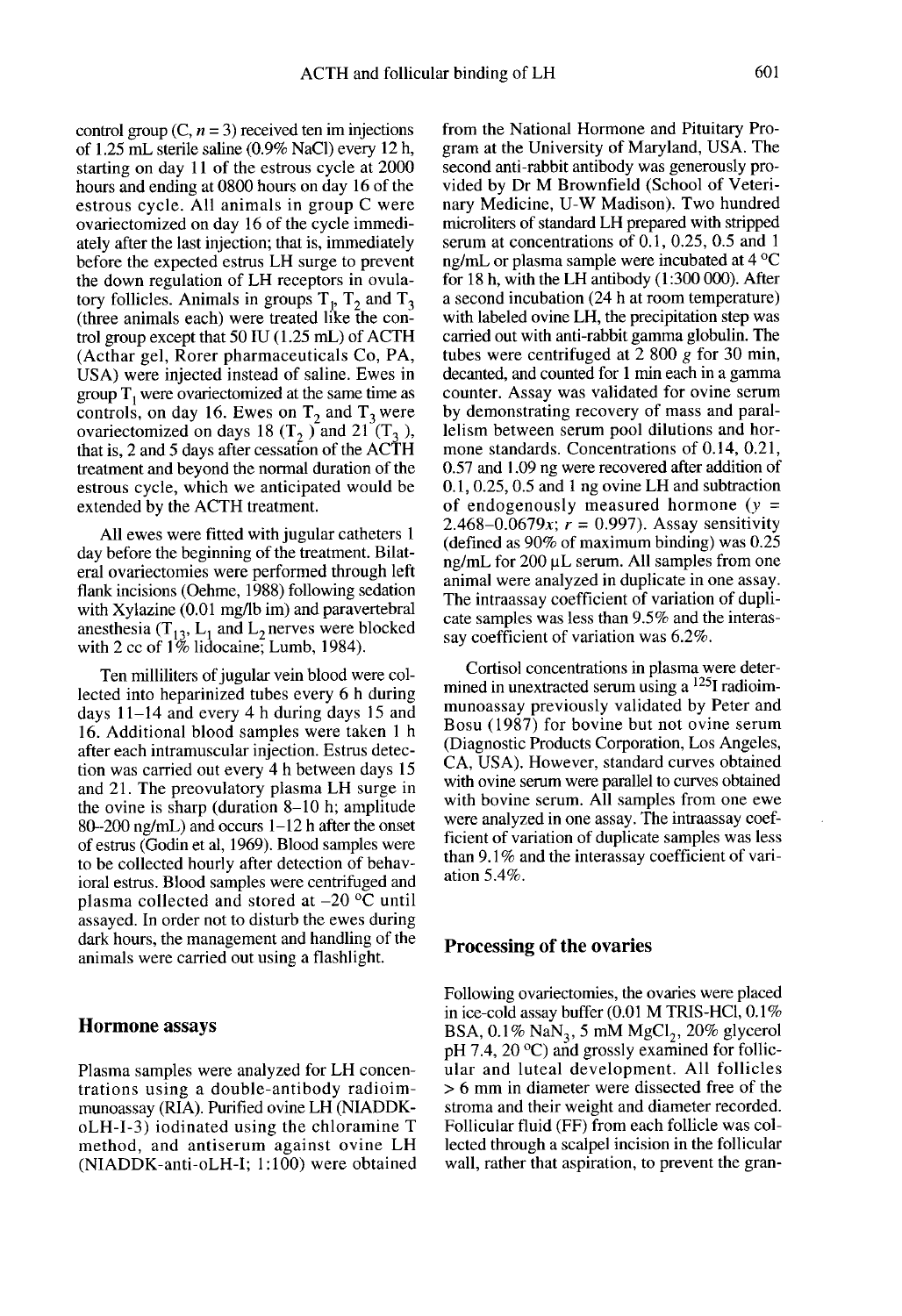ulosa cell dragging reported in numerous studies (Bellin and Ax, 1984).

The gross appearance of corpora lutea was classified into four stages according to Restall's classification (Restall, 1964): stage I: red or pink color (days 1-8 of the estrous cycle); stage II: pink color (days 7-14 of the estrous cycle); stage III: fading pink color (days 14―18 of the estrous cycle); stage IV: yellow color (days 18-25 of the estrous cycle).

# Histological classification of follicular health

A piece of follicular wall  $(4 \text{ mm}^2)$  was cut, fixed in Bouin's fixative, embedded in paraffin, sectioned (10  $\mu$ m) and stained with H-E. The follicles were rated according to a simplified version of Hay's classification (Hay et al, 1976): 1 ) atretic (A) follicles with complete cellular disintegration of granulosa cells; 2) intermediate atretic (I-A) follicles with widespread cellular disintegration of granulosa cells; and 3) non-atretic (N-A) follicles with no cellular damage in granulosa layer.

Luteinization is defined as the transformation of the granulosa and the theca cells into luteal cells, involving cellular hypertrophy and hyperplasia (Dellman, 1987). Under the light microscope the luteinized areas were identified as having basophilic appearance and hypertrophied follicular cells (Grimes et al, 1987).

## Measurement of LH receptor binding capacity in follicular wall

Each follicular wall was placed in a separate vial (stored in assay buffer with 20% glycerol) and frozen at  $-70$  °C for LH radio-receptor-assay (RRA). Although degradation of LH receptors during storage was not examined, it has been shown that the loss of binding capacity of the LH receptors stored at  $-70^{\circ}$ C for 3 months using our buffer is negligible (Ireland and Roche, 1983; Brown et al, 1986). The follicular walls from all groups and corpora lutea from groups  $C$  and  $T_1$ were placed on cold assay buffer and homogenized according to procedure described by Braden et al (1986). Purified human chorionic gonadotropin (CR-125; 11 900 IU/mg supplied by National Hormone and Pituitary Program, NHDDK, University of Maryland, USA) iodinated by the lactoperoxidase method was used as labeled ligand. Specific activity, calculated based on the percentage of radioactive iodine incorporated into the total mass of hormone, assuming a 95% recovery of the hormone after gel filtration chromatography of the iodination mixture, was  $48.5 \mu \text{Ci}/\mu \text{g}$ . Purified hCG (CR-127; 14 900 IU/mg) (NHPP and NHDDK, University of Maryland, USA) was used as unlabeled ligand. Because of the limited amount of tissue available from each follicle, binding was determined by one-point saturation analysis. Saturating concentration of labeled hCG was determined on pooled follicles from ovine ovaries collected at slaughter house. Saturation of 10 mg of tissue was obtained with 300 000 cpm of labeled hormone.

LH binding assays were performed according to the procedure described by Brown et al (1986). Briefly, aliquots of follicle wall homogenates (100  $\mu$ L) were incubated with 100 pL of a saturating concentration of labeled hormone with or without 100 uL of excess unlabeled hormone  $(1 \mu g)$ . After 16 h of incubation at room temperature the reaction was stopped with 3 mL of cold buffer (O.O1M TRIS-HCI, 0.14 M NaCl,  $0.1\%$  NaN<sub>2</sub> pH 7.4, 4 <sup>o</sup>C) and the tubes were centrifuged at 8 000 g for 30 min at 4 °C. Following the aspiration of the supernatant, containing the unbound hormone, the radioactivity of bound hormone in the pellet was determined in a gamma counter. The specific binding was calculated as the difference of total binding minus non-specific binding. All follicular samples were run in two assays the intraassay coefficient of variation was less than 5.3%. Protein concentration in homogenates of follicular wall were determined by the procedure of Lowry et al (1951) using a commercial kit (Sigma Diagnostics Co, St Louis, MO, USA).

Rat testis homogenates were used to determine hormone specificity. Woolf analysis of saturation curves revealed binding to a single population of receptors.

#### Statistical analysis

Treatment effect on LH receptor numbers in follicular wall were analyzed as a randomized block design by one-way Anova using the general lin ear procedure of SAS (SAS Institute, 1988). Differences among means were tested with a pro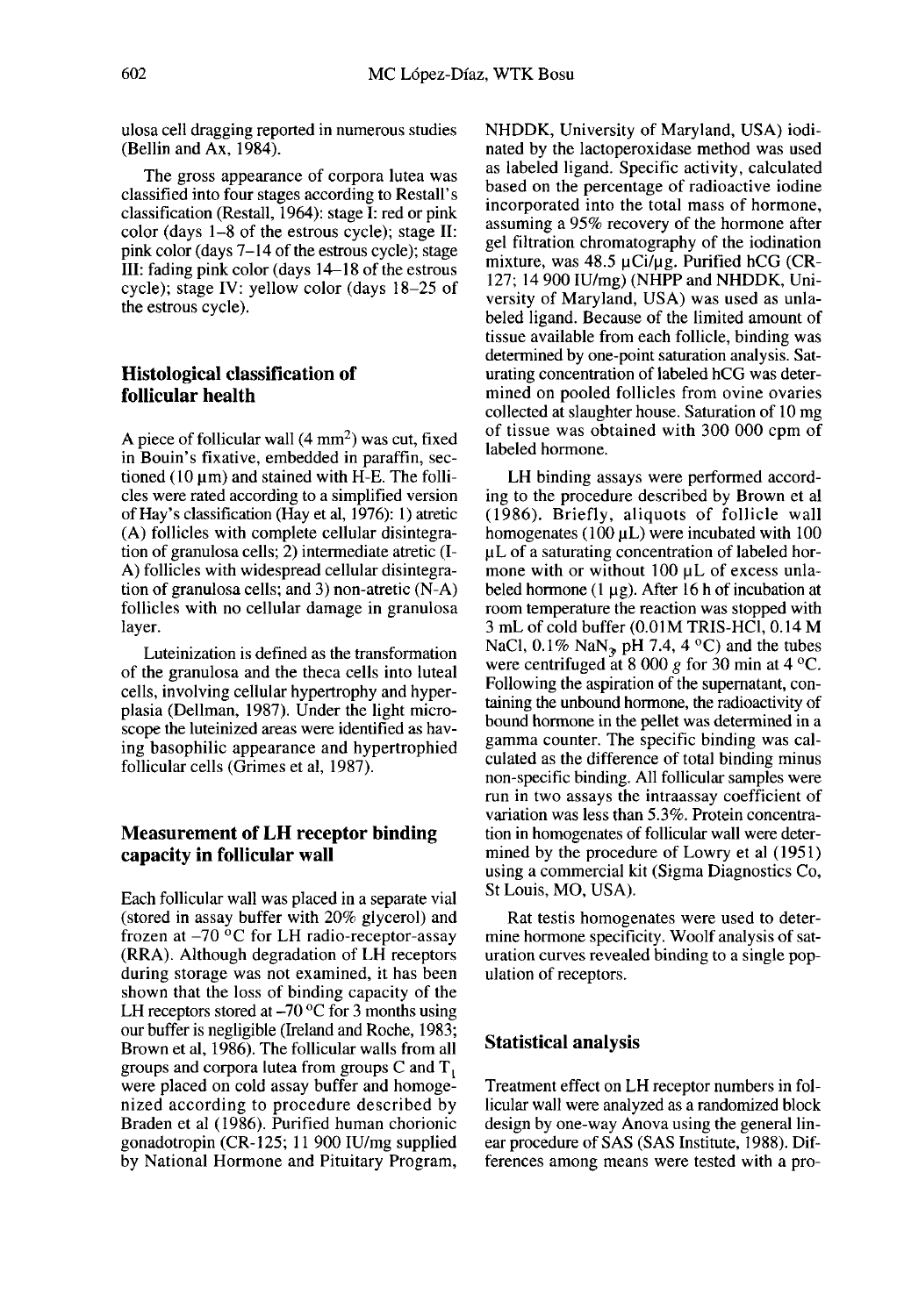tected least significant difference (LSD). Cortisol release was estimated as the area under the curve of plasma cortisol concentrations versus time. A paired *t*-test was used to determine significant differences in treated compared with control cortisol release.

The start of the preovulatory LH surge, was defined as the first abrupt increase greater than 10 ng/mL occurring within 1-12 h after the onset of behavioral estrus (Hauger et al, 1977).

## RESULTS

### **General**

Throughout the entire experiment none of the animals displayed any adverse symptoms due to the ACTH treatment. None of

the sheep showed signs of estrus behavior on days 15-21 of the estrous cycle.

#### Hormonal profiles

None of the animals displayed a preovulatory LH surge. In control animals the cortisol concentrations remained at physiological levels throughout the experiment. The amount of cortisol released estimated as the area under the curve, was significantly lower  $(P < 0.05)$  in C (55.6  $\pm$  3.7 ng/mL) than in any of the treated animals (T<sub>1</sub> =  $363.8 \pm 9.4$ ng/mL; T<sub>2</sub> = 283.6 ± 16.5 ng/mL; T<sub>3</sub> = 225.8  $± 19$  ng/mL). Mean daily concentrations of cortisol are illustrated in figure 1. There were significant differences ( $P < 0.01$ ) between C and  $T_1$ ,  $T_2$  and  $T_3$  animals on days



Fig 1. Daily concentration of cortisol mean ( $\pm$  SE) in control (C,  $n = 3$ ; received ten injections of sterile saline intramuscularly every 12 h, on days 11–16 of the estrous cycle) and treated ewes  $(T_p, T_p, T_a)$ three animals each; received ten injections of 50 IU ACTH every 12 h). Ovariectomies were carried out in C and T<sub>1</sub> on day 16, in T<sub>2</sub> ewes on day 18 and in T<sub>3</sub> ewes on day 21.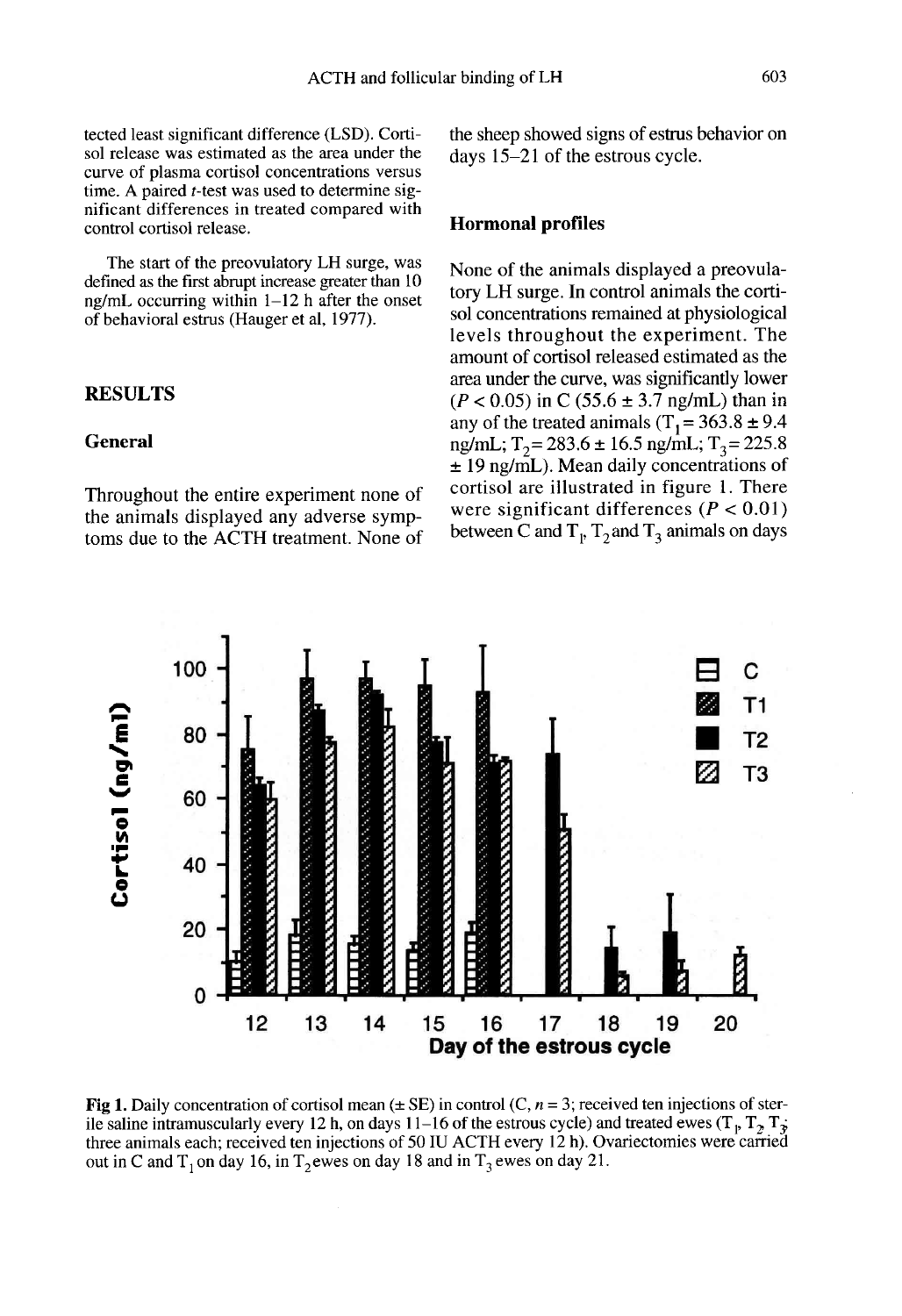



Fig 2. Mean follicular diameter (mm  $\pm$  SE) and mean follicular wall weight (mg  $\pm$  SE) in control (C,  $n = 3$ ; received ten injections of sterile saline intramuscularly every 12 h, on days 11-16 of the estrous cycle) and treated ewes  $(T_p, T_2, T_3)$ ; three animals each; received ten injections of 50 IU<br>ACTH every 12 h). Ovariectomies were carried out in C and T<sub>1</sub> on day 16, in T<sub>2</sub> ewes on day 18 and in  $T_3$  ewes on day 21.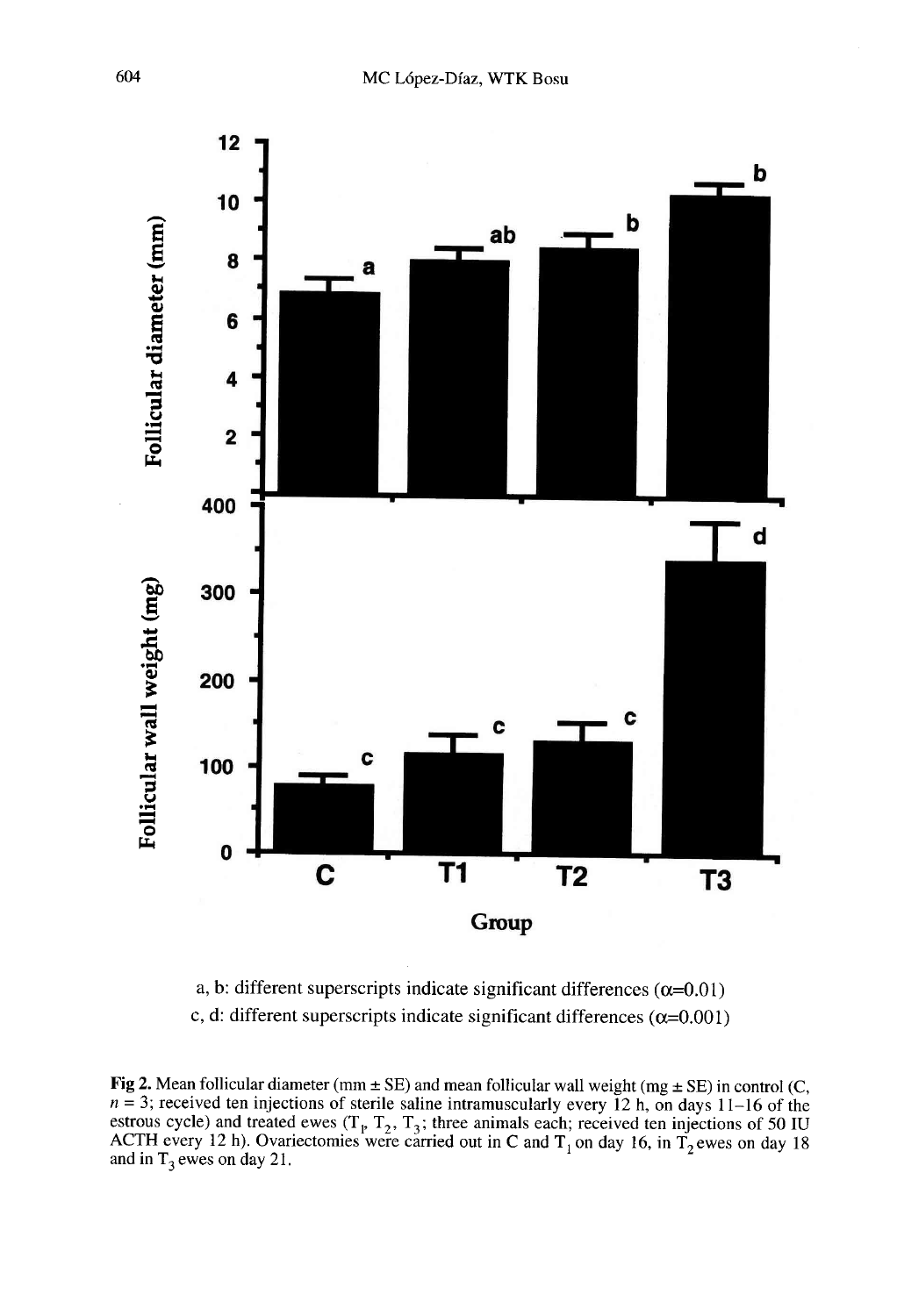12-16 of the estrous cycle. Concentrations ACTH and follicular binding of LH<br>12–16 of the estrous cycle. Concentrations appeared matu<br>in T<sub>2</sub> and T<sub>3</sub> animals returned to normal val-<br>wes in T<sub>2</sub> gro ues by day 18.

## Ovarian findings

The total number of follicles greater than 6 mm in diameter found in each group was similar  $2.0 \pm 0.0$ ,  $2.7 \pm 0.6$ ,  $2.0 \pm 0.0$  and The total number of follicles greater than 6<br>mm in diameter found in each group was<br>similar 2.0 ± 0.0, 2.7 ± 0.6, 2.0 ± 0.0 and<br>2.0 ± 1.0 for C, T<sub>1</sub>, T<sub>2</sub> and T<sub>3</sub>, respectively.<br>The mean of follicular diameter was signi The mean of follicular diameter was signifsimilar 2.0  $\pm$  0.0, 2.7  $\pm$  0.6, 2.0  $\pm$  0.0 and<br>2.0  $\pm$  1.0 for C, T<sub>1</sub>, T<sub>2</sub> and T<sub>3</sub>, respectively.<br>The mean of follicular diameter was significantly higher (P < 0.01) in T<sub>2</sub> and T<sub>3</sub>(8.5  $\pm$ <br>0.49 and 10.3  $\pm$  0.49 and  $10.3 \pm 0.45$  mm) compared to C<br>group (6.9  $\pm$  0.48 mm). In group T<sub>1</sub> the folicantly higher ( $P < 0.01$ ) in T<sub>2</sub> and T<sub>3</sub>(8.5  $\pm$ licular diameter ( $8 \pm 0.45$  mm) was not significantly larger than in C group ( $\alpha$  = 0.05; fig 2). In order to determine whether the diameter increases were due to an increase in FF volume or to follicular wall hypertrophy, the mean of follicular wall weight was measured for each group (C =  $77.5 \pm 11.4$ ) mg,  $T_1 = 114.6 \pm 22.2$  mg,  $T_2 = 129 \pm 23.4$ mg and  $T_3 = 339.2 \pm 44.4$  mg; fig 2). Only follicular wall weights of  $T<sub>3</sub>$  ewes were significantly different from all other groups (P  $(0.005)$ , although there was a clear tendency for heavier follicular walls in treated animals. Therefore, 1) there was a significant increase in follicular wall mass in  $T_3$  compared to C; 2) the increase in the mean of wall weight in  $T_1$ ,  $T_2$  and  $T_3$  relative to C was parallel to the increase in follicular diameter, confirming that the follicles were not suffering a collapsing process.

All follicles (100%) from C group contained clear  $FF (N = normal)$ ; however, only two follicles out of 19 (10.5%) had clear, serous fluid with normal appearance in the treated groups  $(T_1, T_2, T_3)$ . The FF in the majority of follicles (89.5%) from treated groups had an evident haemorrhagic appearance.

The total number of corpora lutea found in each group was  $1.7 \pm 0.6$ ;  $3.0 \pm 1.0$ ;  $1.7 \pm 1.0$ 0.6 and  $1.3 \pm 0.6$  for C, T<sub>1</sub>, T<sub>2</sub> and T<sub>3</sub> groups, respectively. Externally, all corpora lutea

appeared mature (stage IV) except for two ewes in T, group that had younger corpora lutea (stage III). Therefore, no ovulation occurred during the time in which the experiment was carried out. The mean weights of corpora lutea were similar in C  $(422 \pm$ 74 mg) and  $T_1(336 \pm 60 \text{ mg})$  groups, but decreased ( $P \le 0.025$ ) in T<sub>2</sub> (156 ± 9 mg excluding the corpora lutea of stage III) and  $T<sub>3</sub>$  (128 ± 25 mg) (fig 3). That is, the majority of the corpora lutea were regressing (stage IV).

Analysis of the saturation curve of luteal tissues from C and  $T_1$  using the Woolf model, revealed a single receptor population with high affinity constants in both groups ( $K_d = 0.46 \times 10^{-10}$  M and  $K_d = 0.32$  $\times 10^{-10}$  M, respectively) and a reduction of 34% in luteal LH receptor concentration in T, group relative to C (46.34 versus 70.73 fmol/mg of protein).

Analysis of the saturation curve from ovine follicles collected at slaughter house using the Woolf model, revealed a single receptor population with high affinity con-Analysis of the saturation<br>ovine follicles collected at s<br>using the Woolf model, re<br>receptor population with hightarpoont with  $(K_d = 0.11 \times 10^{-10} \text{ M})$ .<br>The concentrations of

The concentrations of follicular LH receptors for  $T<sub>1</sub>$  ewes was significantly lower than for C ewes  $(8.76 \pm 2.41)$  versus  $16.6 \pm 1.6$ 2.1 fmol/mg of protein;  $P < 0.025$ , table I). Relative to group C, the concentration of LH receptors was approximately 50% in T<sub>1</sub> ewes; slightly higher in T<sub>2</sub> ewes (62%, 10.18) 2.1 mioning of protem,  $r < 0.023$ , table 1).<br>Relative to group C, the concentration of<br>LH receptors was approximately 50% in T<sub>1</sub><br>ewes; slightly higher in T<sub>2</sub> ewes (62%, 10.18<br>± 1.76 fmol/mg of protein), and greatly  $\pm$  1.76 fmol/mg of protein), and greatly increased (167%, 27.5  $\pm$  7.9 fmol/mg of protein) in group  $T_3$ .

## Histological classification of follicle health

Results of histological classification of follicles are given in table II. It must be noted that the predominant class shifts from interlicles are given in table II. It must be noted<br>that the predominant class shifts from inter-<br>mediate atretic in  $T_1$  to atretic in  $T_2$  and  $T_3$ <br>The concentrations of LH receptors The concentrations of LH receptors (fmol/mg of protein) in type A follicles from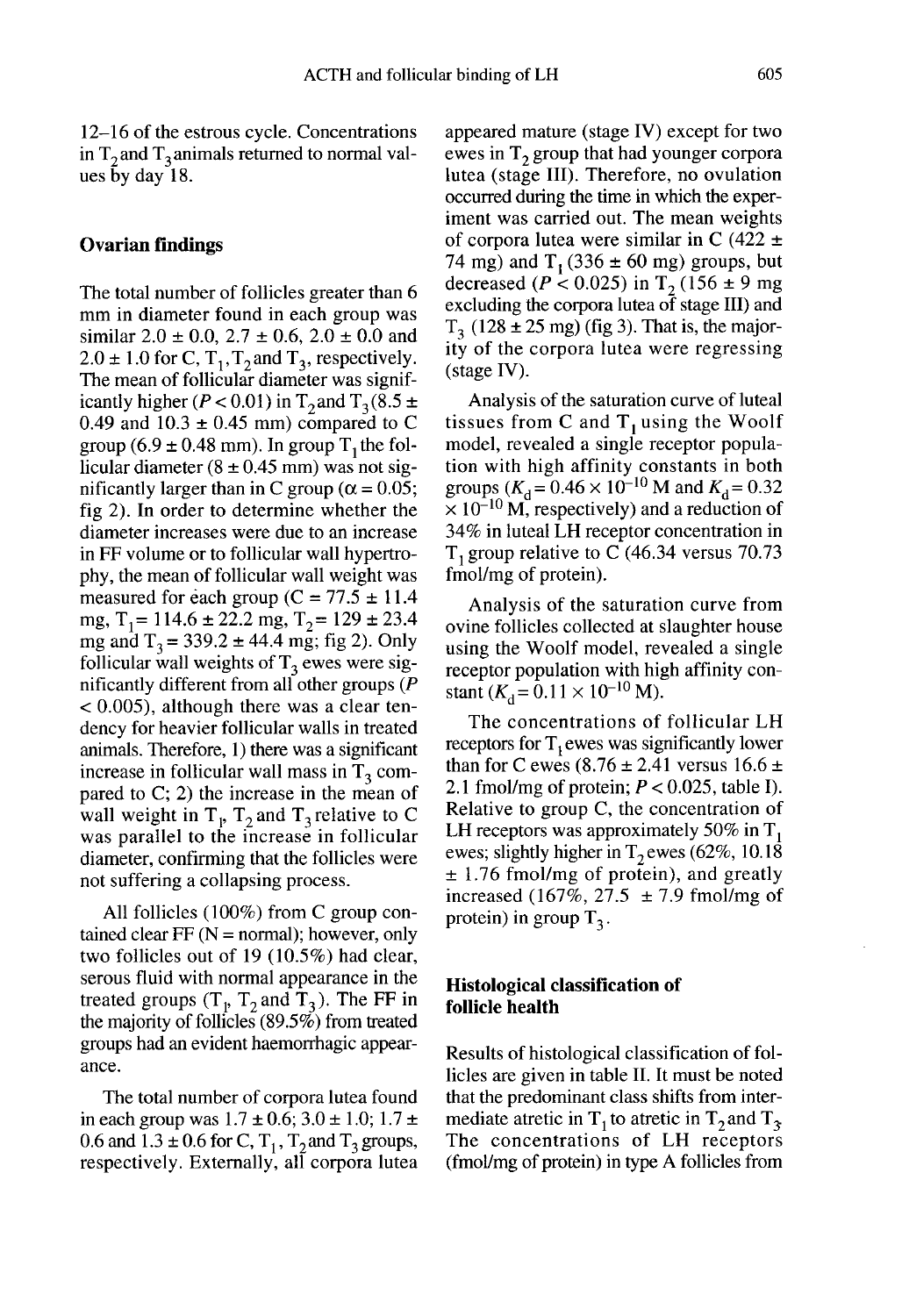

a, b: different superscripts indicate significant differences ( $\alpha$ =0.025)

Fig 3. Mean weight of corpora lutea (mg  $\pm$  SE) in control (C,  $n = 3$ ; received ten injections of sterile saline intramuscularly every 12 h, on days 11–16 of the estrous cycle) and treated ewes  $(T_p, T_2)$ ,  $T<sub>3</sub>$ ; three animals each; received ten injections of 50 IU ACTH every 12 h). Ovariectomies were carried out in C and  $T_1$  on day 16, in  $T_2$  ewes on day 18 and in  $T_3$  ewes on day 21.

treated and control ewes were smaller than those in I-A and N-A follicles (table II). However, despite the similar histological appearance, the number of receptors in the N-A follicles was higher for the control animals than for either  $T_1$  or  $T_2$ .

Upon histological examination three different types of large follicles were found in the ovaries from  $T_3$  ewes: type I with presence of granulosa cells and appearance similar to normal preovulatory follicle, type II with absence of granulosa cells and appearance similar to atretic follicle and type III with absence of granulosa cells and highly luteinized theca interna layer (fig 4). This

last observation is in agreement with the high concentration of LH receptors detected by RRA.

## DISCUSSION

The results of the present experiment indicate that ovulation can be abolished by stress. Indications that ovulation was suppressed in all animals due to ACTH treatment were: 1) the presence of corpora lutea in clear regressing phase (luteal weight decreased from  $T_1$  to  $T_3$ ); 2) absence of estrous behavior and 3) lack of preovulatory LH surge. The inhibition of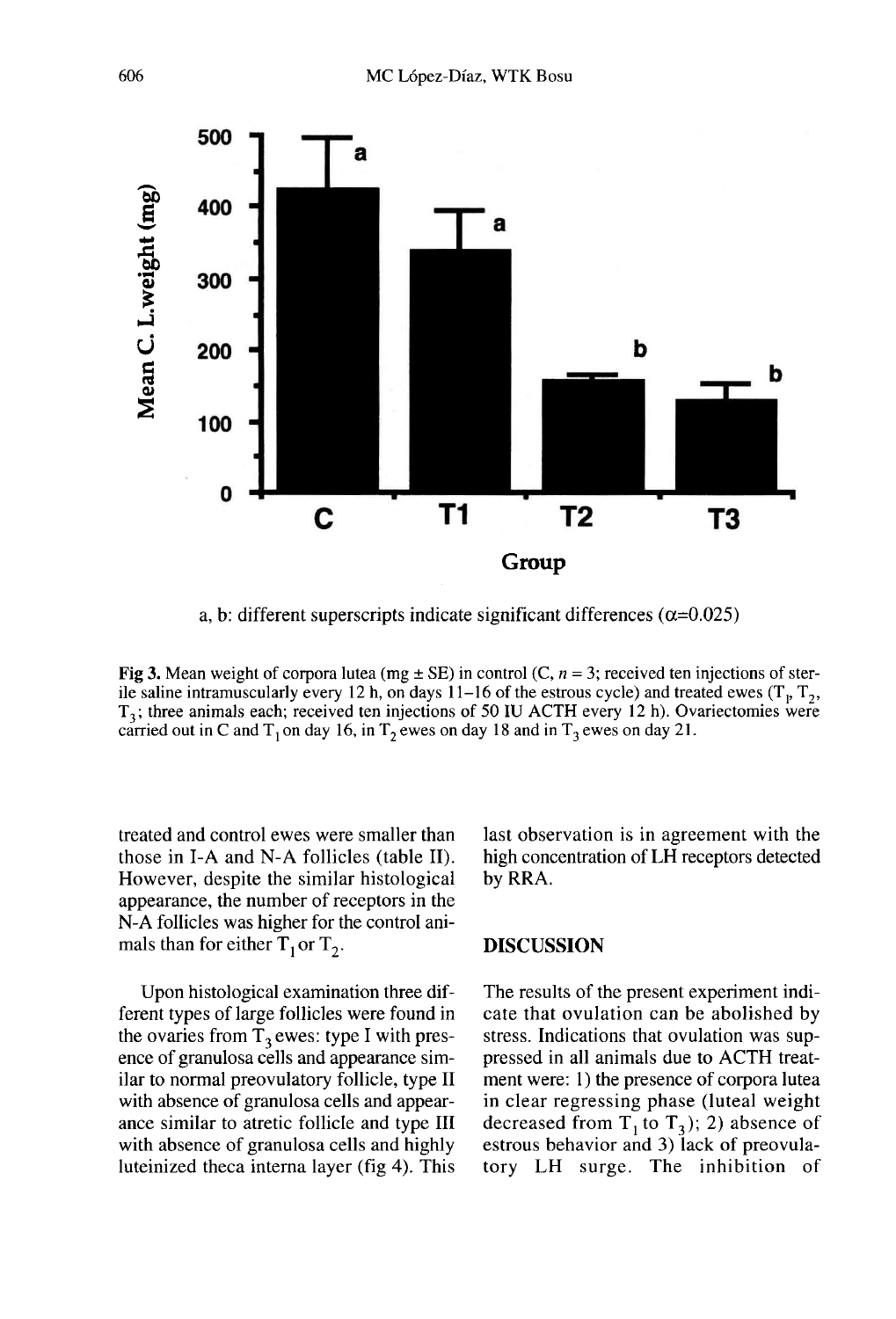**Table I.** Ovarian LH receptors in control  $(C, n = 3)$ ; received ten injections of sterile saline intramuscularly every 12 h, on days 11–16 of the estrous cycle) and treated ewes  $(T_1, T_2, T_3)$ ; three animals each; received ten injections of 50 IU ACTH every 12 h). Ovariectomies were carried out in C and  $T_1$  on day 16, in  $T_2$  ewes on day 18 and in  $T_3$  ewes on day 21.

| Type of structure                    | C         | $T_{I}$   | $T_{2}$                                                                       | $T_{3}$                                   |                       |               |  |  |
|--------------------------------------|-----------|-----------|-------------------------------------------------------------------------------|-------------------------------------------|-----------------------|---------------|--|--|
|                                      | follicles | follicles | follicles                                                                     | cystic follicles*<br>type III             | follicles             |               |  |  |
| Number of follicles <sup>a</sup>     | $(n = 6)$ | $(n=6)$   | $(n=6)$                                                                       | $(n=2)$                                   | $(n=1)$               | $(n=2)$       |  |  |
| No of LH receptors<br>(fmol/mg prot) |           |           | $16.6 \pm 2.1^{ab}$ $8.76 \pm 2.4^{c}$ $10.18 \pm 1.76^{bc}$ $40.40 \pm 5.76$ |                                           | 18.11                 | $8.1 \pm 2.8$ |  |  |
|                                      |           |           |                                                                               | $32.96 \pm 8.14$ mean of cystic follicles |                       |               |  |  |
|                                      |           |           |                                                                               | $27.5 \pm 7.9^{\circ}$                    | mean of all follicles |               |  |  |

\* Type II large follicle broken, receptors not determined; <sup>a</sup> total number of follicles > 6 mm in diameter collected from three animals in each treatment group. There are significant differences between C and  $T_1$ ,  $T_2$  and  $T_1$ and T<sub>3</sub> (means with different superscript are significantly different;  $\alpha$  = 0.05).

Table II. Number of LH receptors corresponding to three histological categories N-A (non-atretic), I-A (intermediate-atretic) and A (atretic) in control (C,  $n = 3$ ; received ten injections of sterile saline intramuscularly every 12 h, on days 11–16 of the estrous cycle) and treated ewes  $(T_1, T_2, T_3)$  three animals each; received ten injections of 50 IU ACTH every 12 h). Ovariectomies were carried out in C and  $T_1$  on day 16, in  $T_2$  ewes on day 18 and in  $T_3$  ewes on day 21.

| Number of follicles                    |               |                |               |                                                 |  |  |  |                                                                                              |
|----------------------------------------|---------------|----------------|---------------|-------------------------------------------------|--|--|--|----------------------------------------------------------------------------------------------|
| Histol category<br>Number of follicles | $\mathcal{R}$ | $\overline{3}$ | $\mathcal{P}$ | N-A I-A A N-A IA A N-A I-A A N-A I-A<br>3 2 1 1 |  |  |  | $\mathbf{A}$                                                                                 |
| Number of LH recep<br>(fmol/mg)        |               |                |               |                                                 |  |  |  | $20.4 \pm 0.2 - 15 \pm 3.6$ 14.8 $8.5 \pm 4$ 5.6 12.8 10.9 $5.2 \pm 2$ 18.1 5.2 40.4 $\pm 6$ |

gonadotropin secretion by glucocorticoids has been well documented in ruminants. Moberg (1991) showed that the preovulatory LH surge is especially sensitive to glucocorticoid inhibition. Ovulation failure after ACTH administration has been previously reported in cattle (Liptrap and McNally, 1976) and sheep (Cooke and Benhaj, 1989). However, this is the first time that local effects on ovarian structures are reported in domestic animals subjected to ACTH treatment.

The main objective of this experiment was to study the effects of high plasma concentrations of ACTH during the days preceding ovulation on follicular development at the expected time of ovulation and on follicular evolution thereafter. Results show that follicular concentration of LH receptors was reduced in  $T<sub>1</sub>$  to 50% of their concentration in C, and that it remained at a similar level 2 days later (62% in  $T_2$ ewes). Average LH receptor concentration in  $T<sub>3</sub>$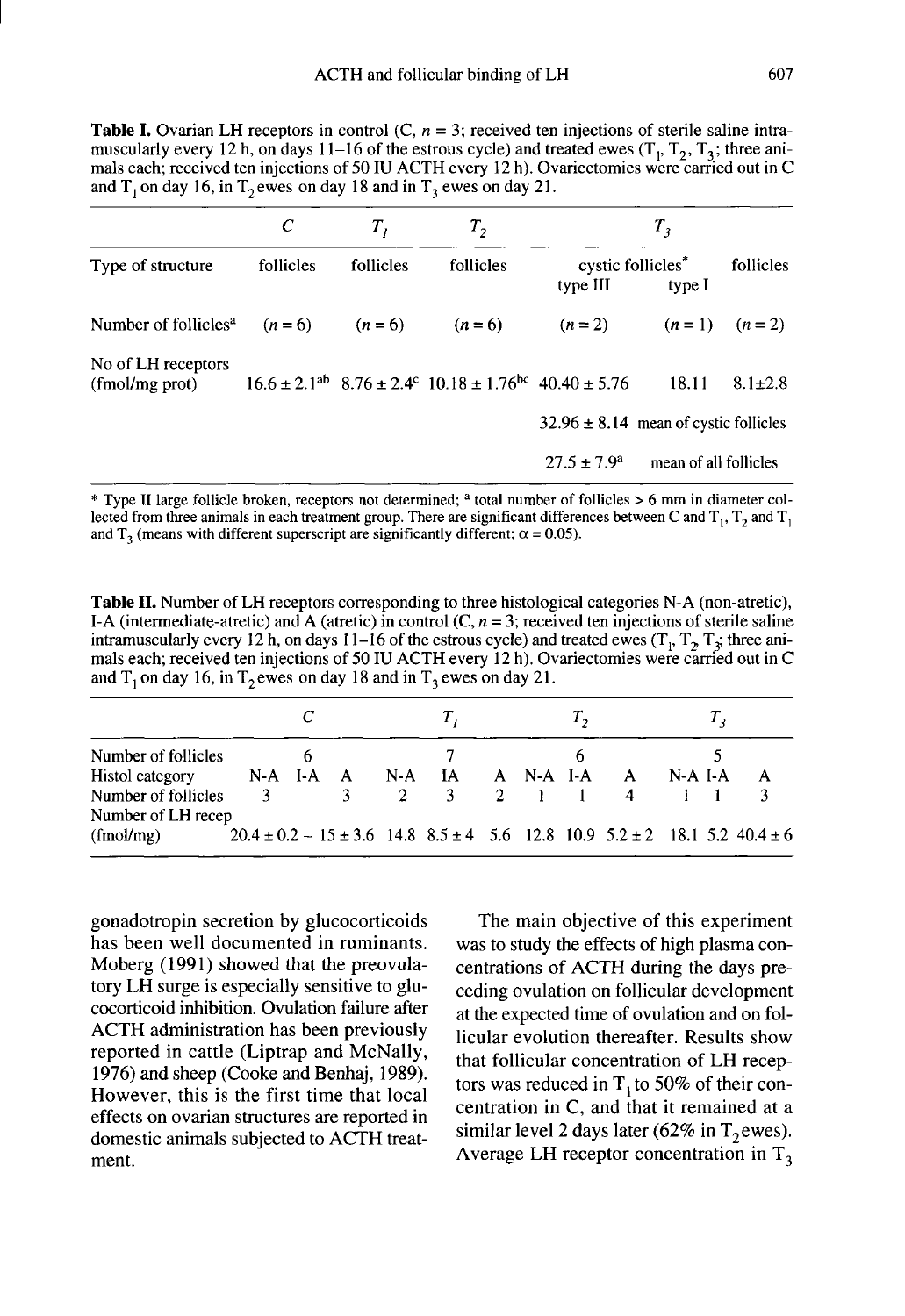

Fig 4. Photomicrographs of three different types of large follicles found in the ovaries from  $T_3$ ewes. (a) Wall of type I follicle similar to nonatretic follicle  $(N-A)$  and characterized by presence of granulosa cells (G),  $H-E \times 80$ . (b) Wall of type II follicle similar to atretic follicle category (A) and characterized by absence of granulosa cells, H-E x 84. (c) Wall of type III follicle with luteinization  $(L)$  in the a interna  $(TI)$ , H-E x 80.

was higher than in T<sub>1</sub> or T<sub>2</sub> ( $P < 0.05$ ); however when only non-cystic follicles are con-<br>sidered, LH receptors in  $T_3$  are comparable to T<sub>1</sub> and T<sub>2</sub> (8.1 fmol/mg prot). Cystic follicles, on the contrary, show a very substantial increase in LH receptor content. As discussed below, these are luteinized follicles. It is therefore possible that ACTH/cortisol prevent the development of a full complement of LH receptors in the follicular wall before luteinization begins; once this process is started, the previous exposure to cortisol/ACTH does not hinder the expression of LH receptors. There is also the possibility that LH receptor expression increases as a result of ACTH/cortisol withdrawal.

The significance of reduced concentrations of follicular LH receptors at the time of expected ovulation and its effect on the fate of the follicles is not readily evident. While it is likely to be a contributing factor to ovulation failure and, possibly, to cyst development, it is not clear what degree of LH receptor reduction is necessary for the ovulation capacity to be compromised. It has been reported that cows that had borne chronic cysts for more than 10 months and had LH receptor concentrations reduced to 75% of controls, did not ovulate in response to LH surges elicited after repeated GnRH treatments (Brown et al, 1986). It was suggested in that study that the reduction in concentration of LH receptors could explain the unresponsiveness of these cysts to GnRH treatment, but the question was raised as to when and why the reduction takes place. Rajaniemi et al (1980) found a 50% reduction in LH receptor concentration in women with polycystic ovarian degeneration (POD) and hypothesized that an unusually high and/or mistimed preovulatory LH surge could down-regulate LH receptors rendering follicles unable to undergo subsequent ovulation. Alternatively, an inadequately low basal secretion of LH can also compromise the acquisition of LH receptors by preovulatory follicles (Richards et al, 1976, 1978; Webb and England, 1982; Ireland and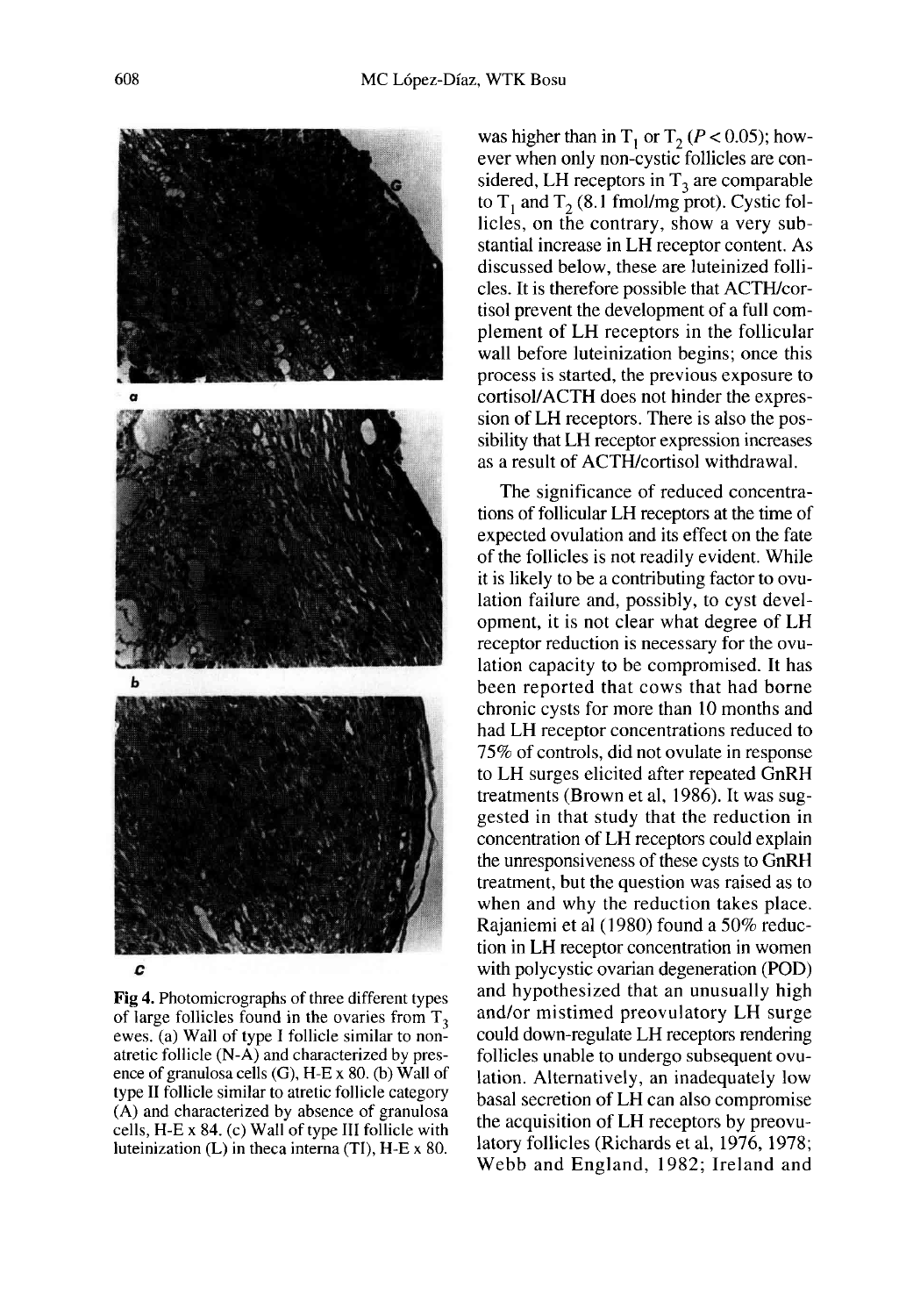Roche, 1983). The reduction in binding capacity of the LH receptors in this study is likely to be due to the ACTH-induced cortisol release, which has been shown to have an inhibitory effect upon the concentration of LH receptors in rats (Bambino and Hsueh, 1981). Our results show that a reduction in the follicular concentration of LH receptors can occur in preovulatory follicles in ewes under ACTH treatment.

LH receptor concentration in luteal tissue in  $T_1$  was reduced to 34% of C ovaries. The relevance of a reduced number of LH receptors in luteal tissue is difficult to assess, but it could affect embryo survival because the maintenance of early pregnancy depends on an adequate production of progesterone. On the other hand, there is a close relationship between the luteal production of progesterone and number of LH receptors (Diekman et al, 1978; Suter et al, 1980). Therefore, we speculate that, even if ovulation and fertilization take place, the effects of stress could compromise reproductive success by lowering the concentration of luteal LH receptors, resulting in abnormal luteal development, reduced progesterone production, and early embryonic death.

The histological classification of follicular structures revealed that, as a result of the treatment, the predominant class of follicles shifted from I-A in  $T_1$  to A in  $T_2$  and  $T<sub>3</sub>$  In both treated and control animals, the number of LH receptors was higher in N-A than in A follicles. Similar results were reported in heifers infused with E coli endotoxin (Lopez-Diaz, 1991) and other studies (Carson et al, 1979; Merz et al, 1981; Webb tors in N-A follicles from control animals was higher than in N-A follicles from  $T<sub>1</sub>$ , although only one observation was made for the treated group. Since the histological appearance of these follicles was the same, this suggests that the treatment reduced the number of LH receptors per cell, independently of other effects on cell numbers. Interestingly, similar reduction in LH receptor number in N-A follicles was observed in our heifer study (Lopez-Diaz, 1991).

Three different types of big follicles were found in  $T_3$  ewes: type I, with presence of granulosa cells and similar to normal preovulatory follicle; type II, with absence of granulosa cells, and type III, with absence of granulosa cells and highly luteinized theca interna layer. These histological findings agree with those reported by Cooke and Benhaj (1989) 2 days after the expected ovulation in ACTH-treated ewes in an experiment similar to ours. On the other hand, these categories are similar to the histochemical cystic types described by Nakama in 1976 in cows and gilts (Nakama, 1976). According to this author, these types are evolutionary steps of the luteinized follicular cyst.

The elevated concentrations of cortisol in treated animals could favor the luteinization process since glucocorticoids increase  $3\beta$  hydroxysteroid dehydrogenase (3 $\beta$ -HSD; enzyme responsible for the conversion of pregnenolone to progesterone) activity, while they decrease aromatase activity in rat granulosa cells (Hsueh and Erickson, 1978). Histochemically,  $3\beta$ -HSD activity has been shown to be increased in the stage preceding the fully developed luteal cyst (Nakama, 1976).

Cystic and collapsing atresia are follicular degenerations that have been described in all domestic animal species. Cellular degenerations described in both classes are the same but the outcome is different (Priedkalns, 1981). Collapsing atresia is a physiological process that happens several times during an estrous cycle by which the follicles regress and disappear, while cystic atresia is a pathological process by which the preovulatory follicle grows after it fails to ovulate and persists for an abnormal period of time (Priedkalns, 1981). The follicles dissected in the present experiment became larger from the early to the late ovariec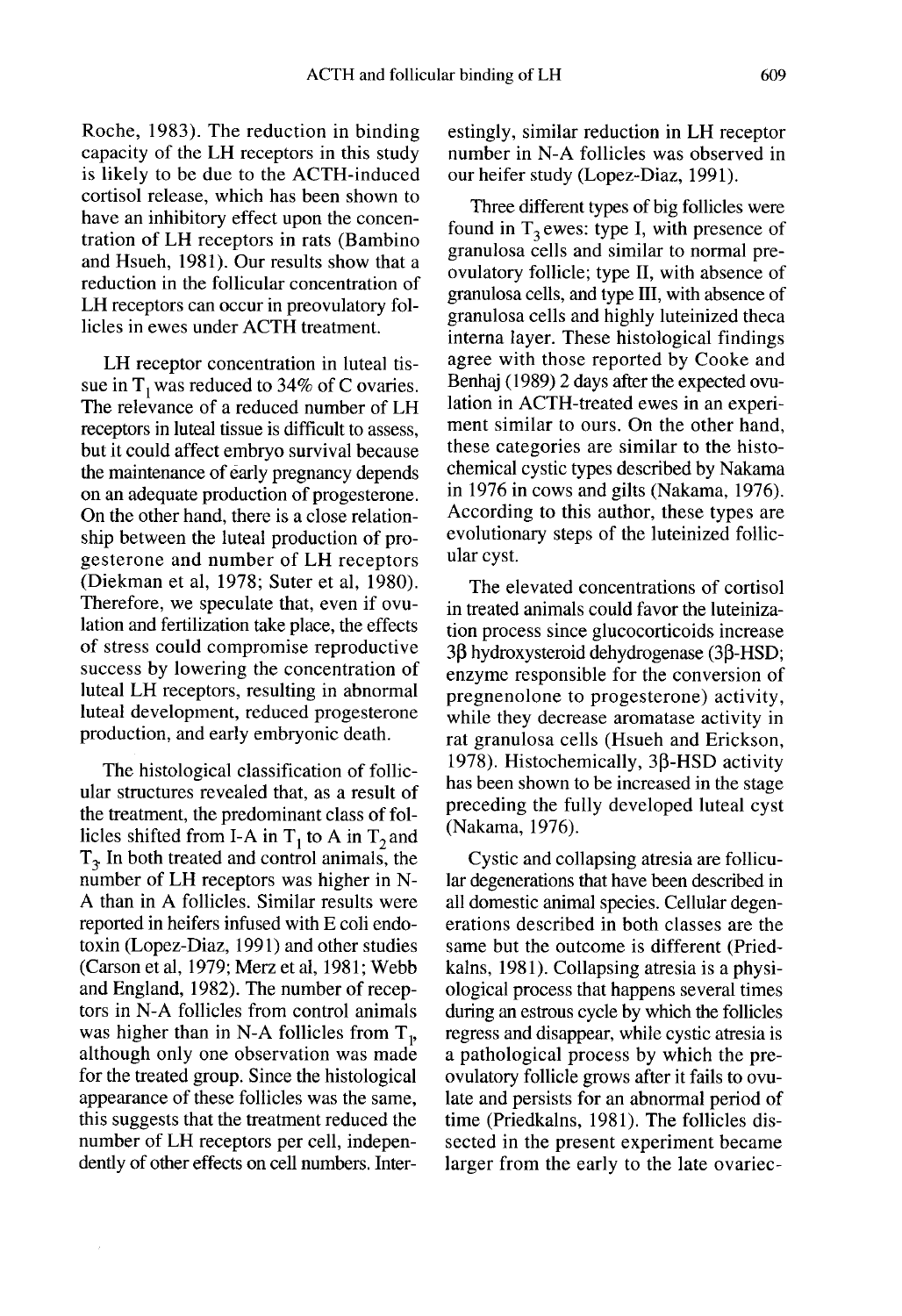tomies (from 6.9 mm in diameter in  $T<sub>1</sub>$ , to 10.3 mm in  $T_2$ ). This indicates that follicles were not undergoing a collapsing but a growing process, that is, suffering cystic atresia.

Macroscopically, the appearance of follicles and FF after the ACTH treatment were striking. In 89.5% of the follicles present in treated ewes, the vessels in follicular wall were engorged with blood and FF was hemorrhagic. It is difficult to determine which factor or factors are responsible for these effects; however in one study, intrafollicular injections of indomethacin in ewes prevented ovulation, induced similar vascular changes and resulted in unovulated follicles with luteinized theca cells (Murdoch and Dunn, 1983). De Silva and Reeves (1985) reported anovulatory luteinized follicles after similar treatment in cows.

An additional explanation may be a direct effect of ACTH on the ovarian structures since strikingly similar changes in adrenal tissue have been described in women treated with ACTH for a prolonged time (4 days) (Munro and O'Hare, 1982). Among these, adrenal hyperemia and hypertrophy were described. In our experiment we found the same alterations in the follicular wall. From this experiment we cannot conclude a direct effect of ACTH and it would be interesting to explore this possibility. An important requirement to assess the ACTH effect would include the determination of ACTH receptors on the ovary. To our knowledge such a study has not been undertaken.

From our study we conclude that ACTH induces important pathological changes in follicles and corpora lutea probably through ACTH-induced cortisol release, although the role of other hormones cannot be ruled out. These changes include reduction of LH binding sites in follicular wall, inhibition of ovulation and the evolution of preovulatory follicles to luteinized cysts. LH binding sites were also reduced in corpora lutea, which could compromise luteal function.

# ACKNOWLEDGMENTS

We thank J Amstrong and MS Brownfield for their help with the  $L\tilde{H}$  assay. We also thank  $O$ Vazquez for his help during the sampling period. Research was supported by funds from USDA, project #3234 and INIA, Spanish Ministry of Agriculture.

### **REFERENCES**

- Bambino TH, Hsueh AJW (1981) Direct inhibitory effect of glucocorticoids upon testicular luteinizing hormone receptor and steroidogenesis in vivo and in vitro. Endocrinology 108, 2142-2148
- Bellin ME, Ax RL (1984) Chondroitin sulphate: an indicator of atresia in bovine follicles. Endocrinology 114, 428-434
- Braden TD, Manns JG, Cermak DL, Nett TM, Niswender GD (1986) Follicular development following parturition and during the estrous cycle in beef cows. Theriogenology 25, 833-843
- Brown JL, Schoenemann HM, Reeves JJ (1986) Effect of FSH treatment on LH and FSH receptors in chronic cystic-ovarian-diseased dairy cows. JAnim Sci 62, 1063-1071
- Carson RS, Findlay JK, Burger HG, Trouson AO (1979) Gonadotropin receptors of the ovine ovarian follicle during follicular growth and atresia. Biol Reprod 21, 75-87
- Colas G (1975) The use of progestagen SC 9880 as an aid for artificial insemination. Ann Biol Anim Bioch Biophys 15, 317-327
- Cooke RG, Benhaj KM (1989) Effects of ACTH and cortisol on luteolysis in the ewe. Anim Reprod Sci 20, 201-211 1
- De Silva M, Reeves JJ (1985) Indomethacin inhibition of ovulation in the cow. *J Reprod Fert* 75, 547-549
- Dellman HD (1987) Textbook of Veterinary Histology. Lea & Febiger, Philadelphia, PA, USA
- Diekman MA, O'Callaghan PO, Nett TM (1978) Validation of methods and quantification of luteal receptors for LH throughout the estrous cycle and early pregnancy in ewes. Biol Reprod 19, 999-1009
- Ducker MJ, Thwaites CJ, Bowman JC (1970) Photoperiodism in the ewe, 2. The effects of various patterns of decreasing day length on the onset of oestrus in Clun Forest ewes. Anim Prod 12, 115-123
- Godin JR, Catt JM, Brown JM, Kaltenbach CC, Cumming IA, Mole BJ (1969) Radioimmunoassay for ovine luteinizing hormone. Secretion of luteinizing hormone during estrus and following estrogen administration in the sheep. Endocrinology 85, 133- 142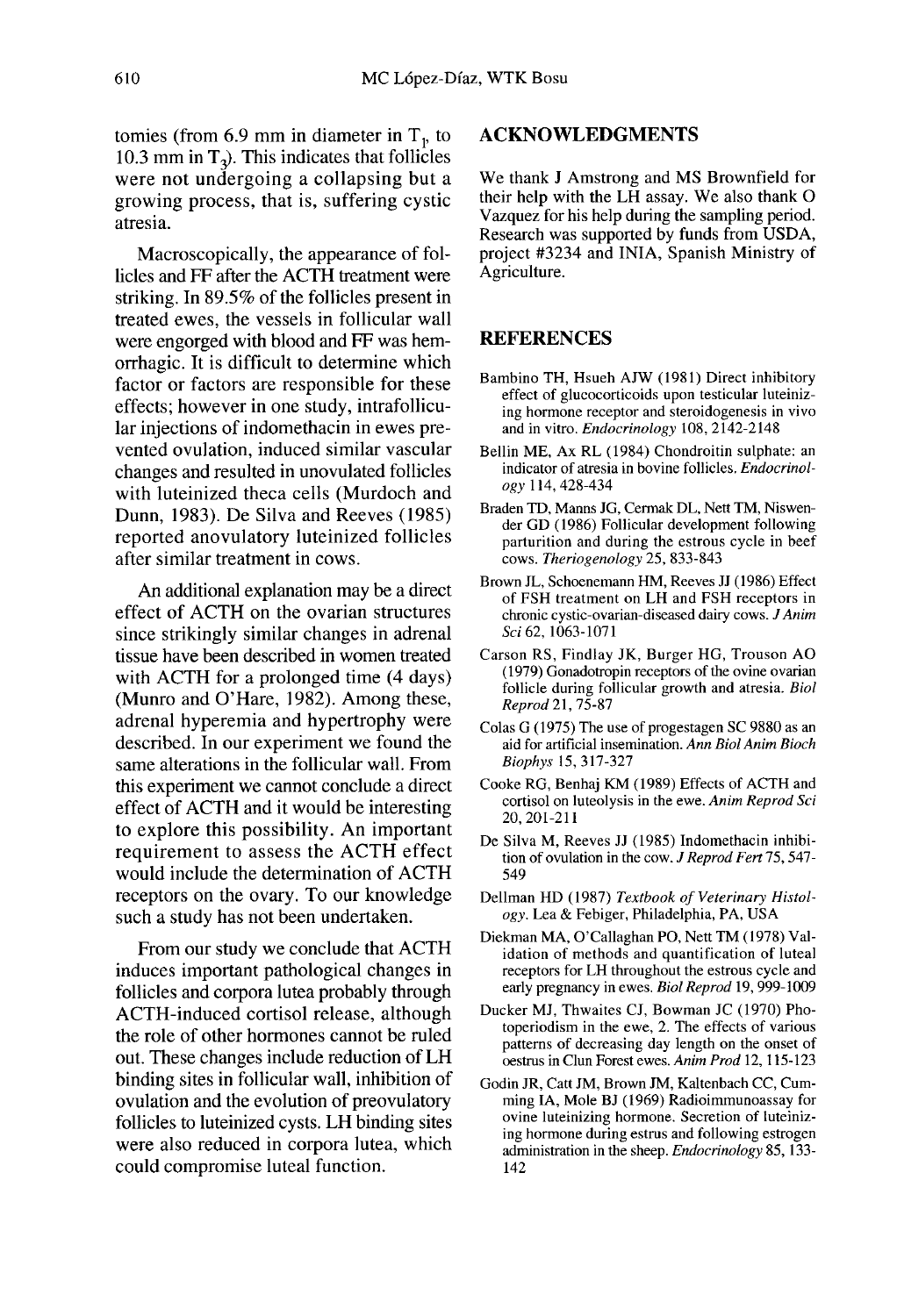- Grimes RW, Matton P, Ireland JJ (1987) A comparison of histological and non-histological indices of atresia and follicular function. Biol Reprod 37, 82-88
- Hafez ESE (1952) Studies on the breeding season and reproduction of the ewe. Trans Roy Soc Edinb 42, 189-265
- Hauger RL, Karsch FJ, Foster DD (1977) A new concept for control of the estrous cycle of the ewe based on the temporal relationships between luteinizing hormone, estradiol and progesterone in peripheral serum and evidence that progesterone inhibits tonic LH secretion. Endocrinology 101, 807-817
- Hay MF, Cran DD, Moor RM (1976) Structural changes occurring during atresia in sheep ovarian follicles. Cell Tiss Res 169, 515-529
- Hsueh AJ, Erickson GF (1978) Glucocorticoid inhibition of FSH-induced estrogen production in cultured rat granulosa cells. Steroids 32, 639-648
- Inskeep EK, Braden TD, Lewis PE, Garcia-Winder M, Niswender GD (1988) Receptors for luteinizing hormone and follicle-stimulating hormone in largest follicles of postpartum beef cows. Biol Reprod 38, 587-591
- Ireland JJ, Roche JF (1983) Growth and differentiation of large antral follicles after spontaneous luteolysis in heifers, changes in concentration of hormones in follicular fluid and specific binding of gonadotropins to follicles. J Anim Sci 57, 157-167
- Kesler DJ, Weston PG, Pimentel CA, Troxel TR, Vincent DL, Hixon E (1981) Diminution of the in vitro response to luteinizing hormones by corpora lutea induced by gonadotropin releasing hormone treatment of postpartum suckling beef cows. J Anim Sci 53,749-54
- Legan SJ (1979) Neuroendocrine regulation of the estrous cycle and seasonal breeding in the ewe. Biol Reprod 20, 74-85
- Liptrap RM, McNally PJ (1976) Steroid concentrations in cows with corticotropin-induced cystic ovarian follicles and the effect of prostaglandin F2  $\alpha$  and indomethacin given by intra-uterine injection. Am J Vet Res 37, 369-375
- Lopez-Diaz M C (1991) Effect of repeated acute stress on Luteinizing Hormone binding capacity of ovarian structures in ruminants. MS Thesis, University of Wisconsin-Madison, USA
- Lowry OH, Rosebrough NJ, Farr AL, Randall RJ. (1951) Protein measurement with the Folin phenol reagent. J Biol Chem 193, 193-265
- Lumb WV (1984) Veterinary Anesthesia. Lea & Febiger. Philadelphia, PA, USA
- Matteri RL, Moberg GP (1982) Effect of cortisol or adrenocorticotrophin on release of luteinizing hormone in the dairy heifer. *J Endocrinol* 92, 141-146
- Merz EA, Hauser ER, England BG (1981) Ovarian function in the cycling cow: Relationship between gonadotropin binding to theca and granulosa and

steroidogenesis in individual follicles. *J Anim Sci* 52,1457-1468

- Moberg GP ( 1987) Influence of the adrenal axis upon the gonads. Oxf Rev Reprod Biol 9, 456-496
- Moberg GP (1991) How behavioral stress disrupts the endocrine control of reproduction in domestic animals. J Dairy Sci 74, 304-309
- Munro NA, O'Hare MJ (1982) The Human Adrenal Cortex. Springer-Verlag, Berlin
- Murdoch WJ, Dunn TG (1983) Luteal function after ovulation blockade by intrafollicular injection of indomethacin in the ewe. *J Reprod Fert* 69, 671-675
- Nakama S (1976) Enzyme-histochemical studies on normal and cystic ovaries in the cow and sow. Bull Univ Osaka 28, 19-98
- Oehme FW (1988) Textbook of Large Animal Surgery. Williams & Wilkins, Baltimore, MD, USA
- Peter AT, Bosu WTK (1987) Peripartal endocrine changes associated with retained placenta in dairy cows. Theriogenology 28, 383-394
- Prezkop F, Wolinska E, Mateusiak K, Sanaowski B, Domanski E (1984) The effect of prolonged stress on the oestrus cycles and prolactin secretion in sheep. Anim Reprod Sci 7, 333-342
- Priedkalns J (1981) Textbook of Veterinary Histology (HD Dellman, EM Brown, eds) 2nd ed. Lea & Febiger, Philadelphia, PA, USA
- Rajaniemi HJ, Ronnberg L, Kauppila A, Ylostalo P, Vihko R (1980) Luteinizing hormone receptors in ovarian follicles of patients with polycystic ovarian disease. J Clin Endocrinol Metab 51, 1054-1057
- Restall BJ (1964) The growth and retrogression of the corpus luteum in the ewe. Aust J Exp Agric 274- 276
- Richards IS, Ireland JJ, Rao MC, Bernath GA, Midgle AR, Reichert LE (1976) Ovarian follicular development in the rat, hormone receptor regulation by estradiol, follicle stimulating hormone and luteinizing hormone. Endocrinology 99, 1562-1570
- Richards JS., Rao MC, Ireland JJ (1978) Actions of pituitary gonadotrophins on the ovary. In Control of Ovulation (DB Crigton, ed), Butterworths, London, UK, 197-216
- SAS Institute (1988) SAS/STAT User's guide: statistics, Version 6.0 1988. SAS Inst, Inc, Cary, NC, USA
- Stoebel DP, Moberg GP ( 1982a) Repeated acute stress during the follicular phase and luteinized hormone surge of dairy heifers. J Dairy Sci 65, 92-96
- Stoebel DP, Moberg GP (1982b) Effect of adrenocorticotropin and cortisol on luteinizing hormone surge and estrous behavior of cows. J Dairy Sci 65, 1016- 1024
- Suter DE, Fletcher PW, Sluss PM, Reichert LE, Niswender GD (1980) Alterations in the number of ovine luteal receptors for LH and progesterone secretion induced by homologous hormone. Biol Reprod 22, 205-210